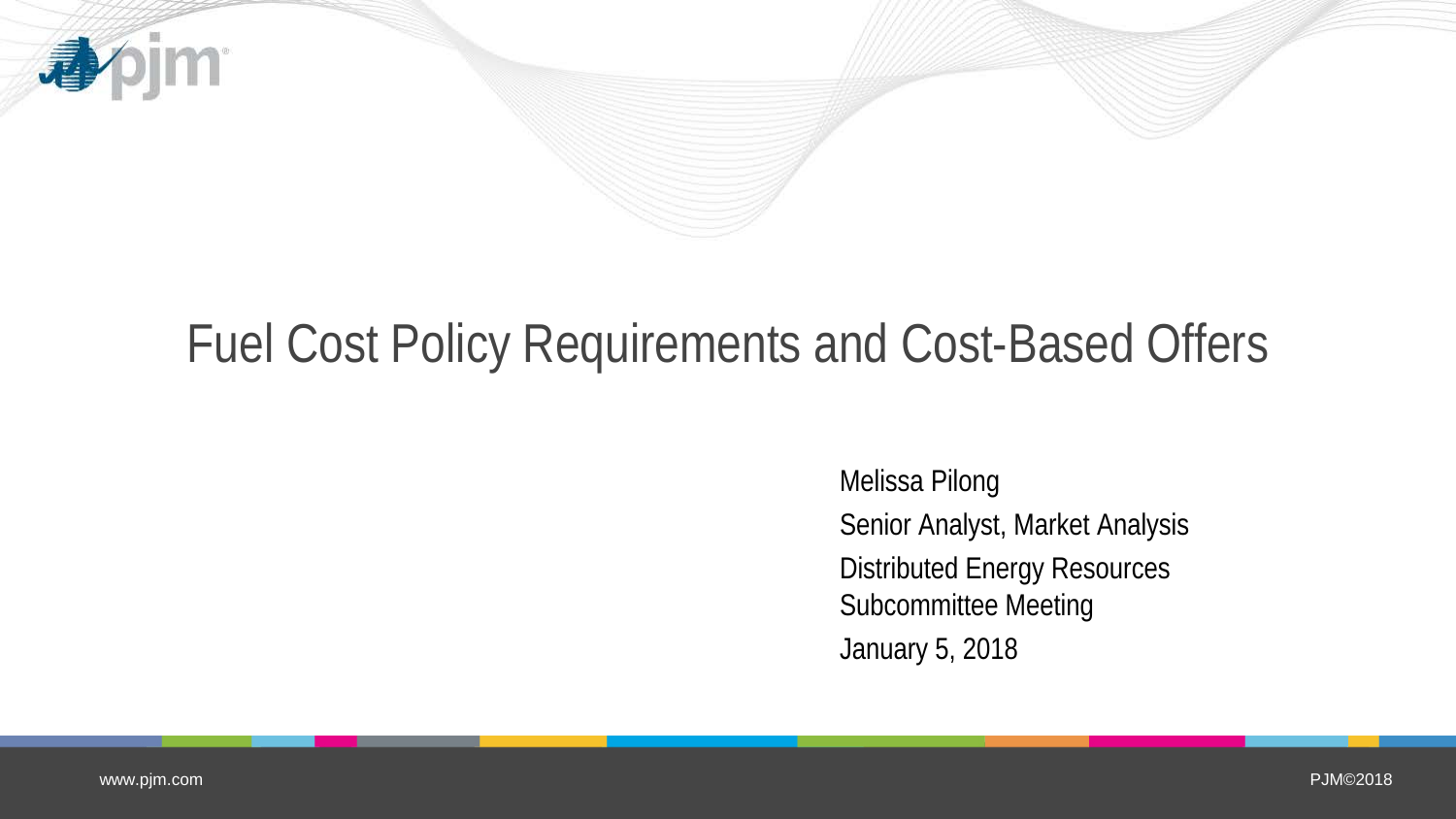

- A Fuel Cost Policy describes the method of calculation of a generation resource's incremental costs (systematic and verifiable)
- A PJM-approved Fuel Cost Policy is required for generation resources, including external capacity and energy-only resources, that submit a costbased offer in the Energy Market
- If a Market Seller does not have an approved Fuel Cost Policy or submits a cost-based offer not in accordance with an approved Fuel Cost Policy, the Market Seller will be subject to a penalty
- Fuel Cost Policy guidelines are described in Manual 15 and Schedule 2 of the Operating Agreement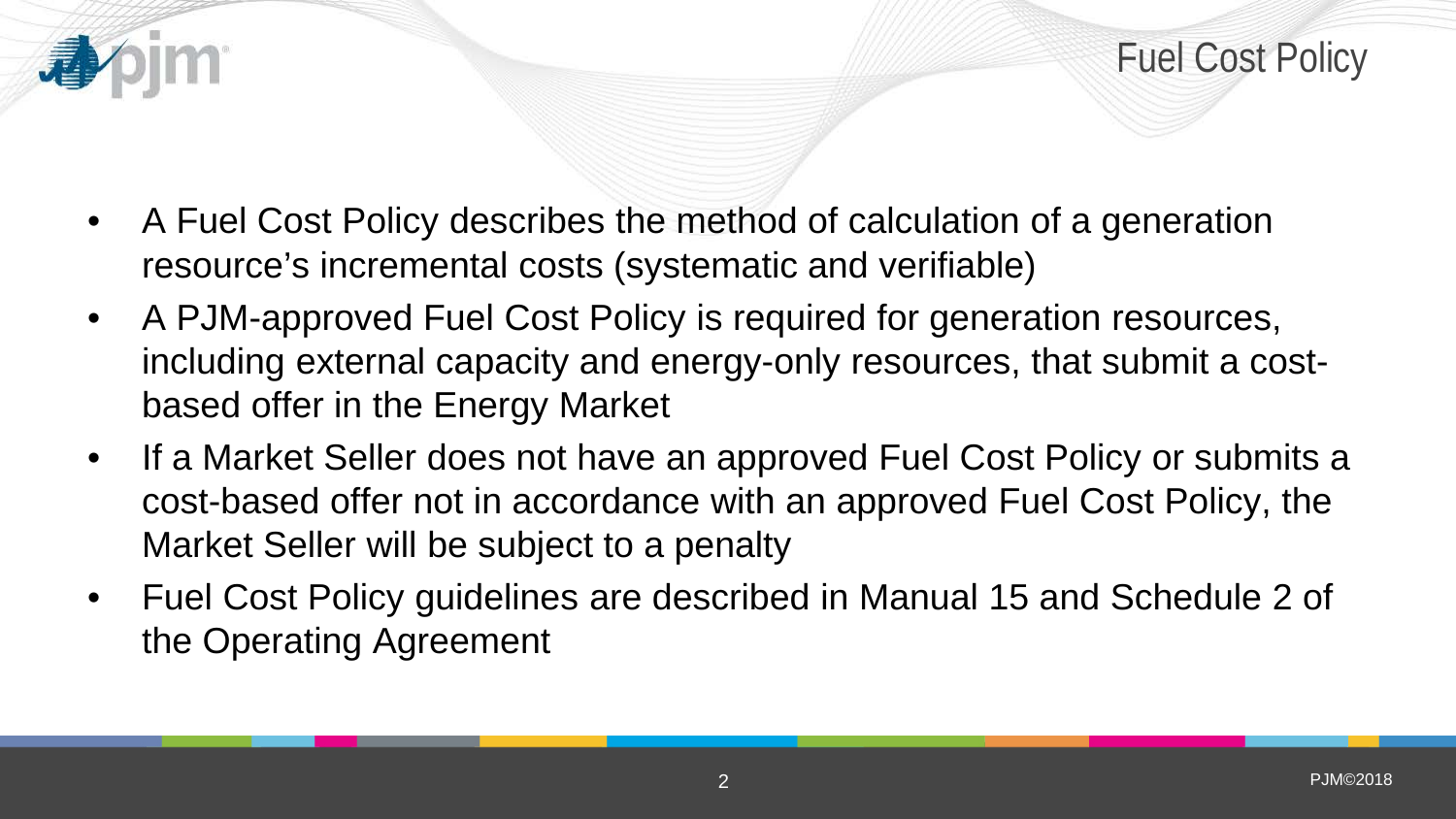## Fuel Cost Policy Requirements

#### Fuel Cost Policies include:

- Description method of calculating fuel costs
- Indicating whether contract or spot prices
- Include method for commodity, handling and transportation costs
- Heat Input (incremental, no load and start) and Frequency of update
- Performance Factor (if applicable)
- If adders are included (Emissions, Maintenance, 10% Adder)
- Any other incremental costs applicable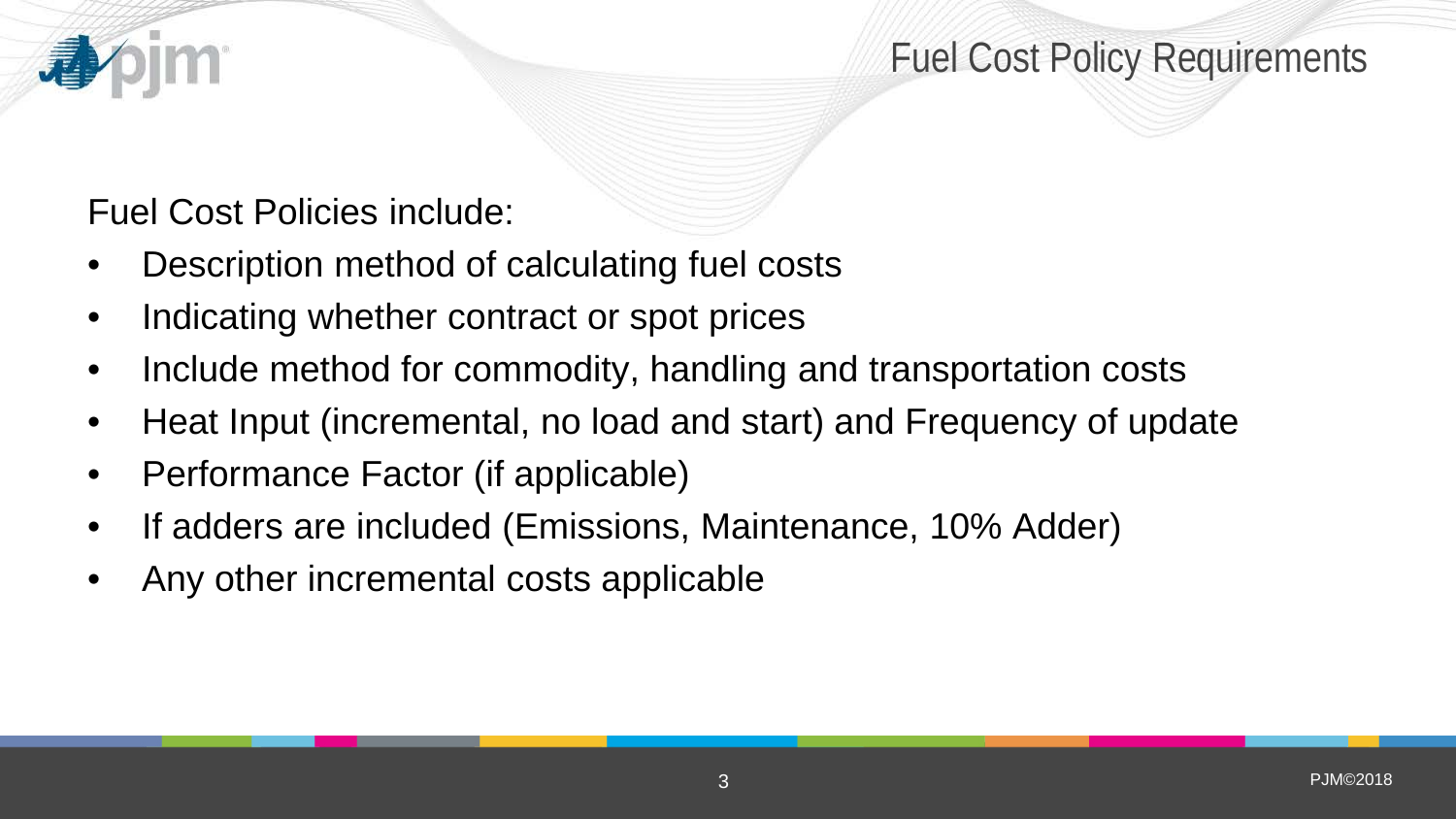Fuel Cost Policy

#### Fuel Cost Policy Describes

- Process to create Cost-Based Offer
- Opt-Out of Intraday Offers policy must include
	- Day-Ahead process
	- Rebid process (optional)
- Opt-In to Intraday Offers policy must include
	- Day-Ahead process
	- Rebid process (optional)
	- One daily Intraday cost-based offer validation
		- Threshold allowable for secondary validation trigger
- Day-Ahead offer can vary hourly opt-in or opt-out, however, if you choose to vary hourly must describe the process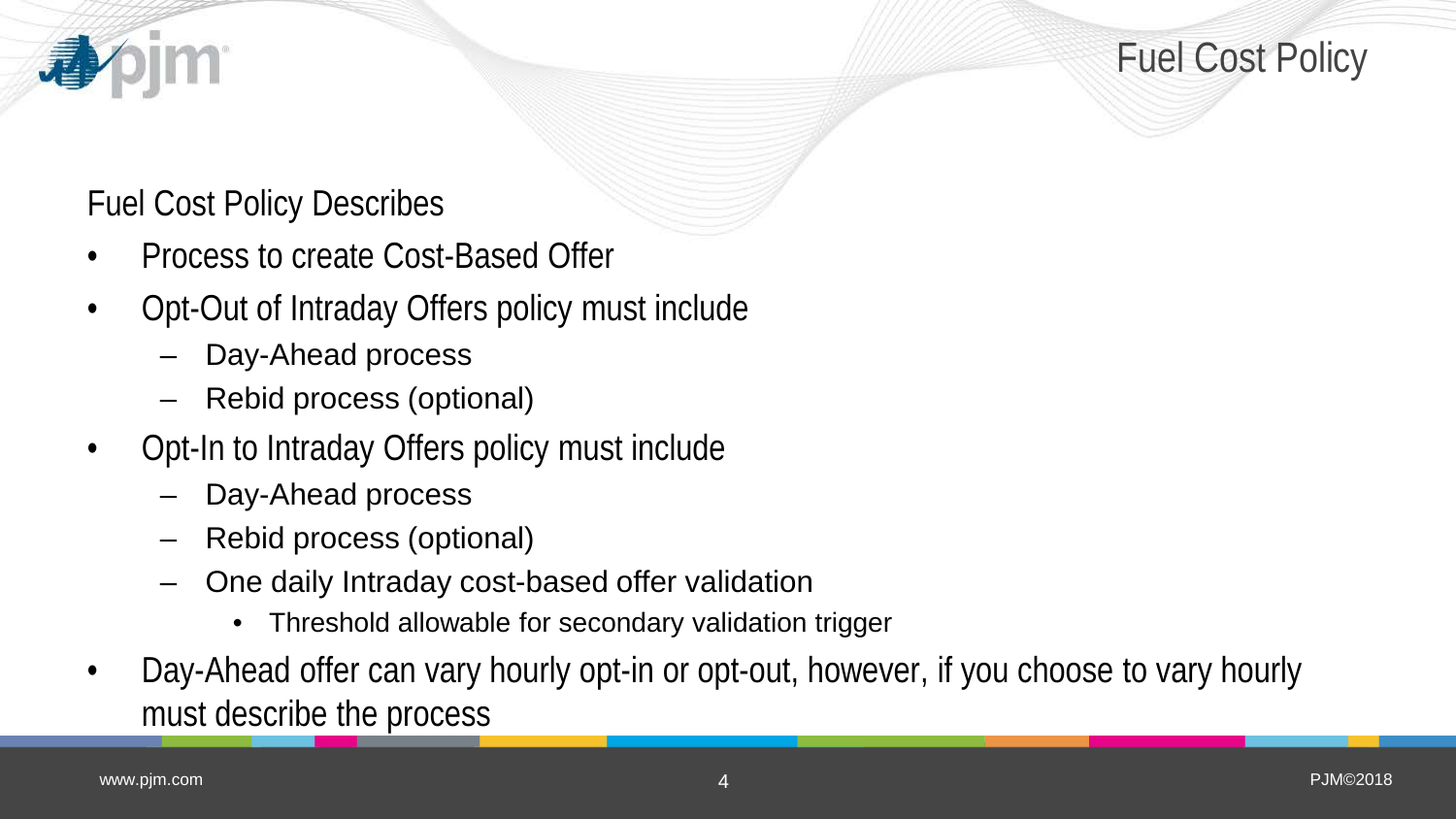

A resource that wishes to bid in a cost of zero shall include the following information in its Fuel Cost Policy:

- Company and Unit Contact Information
- A statement that the unit will not offer greater than \$0 for start-up, no load, and incremental energy

IM.

看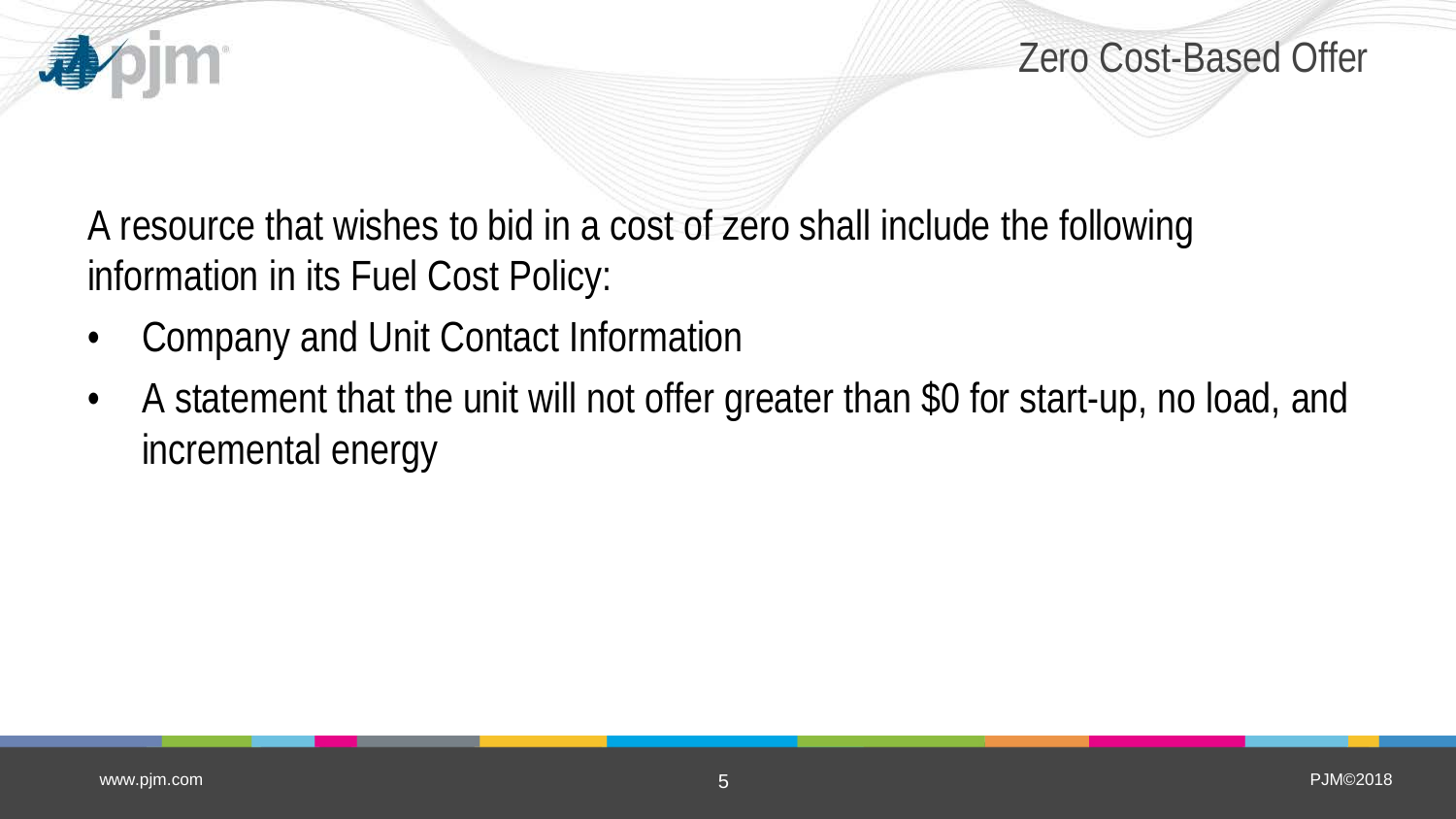

### Cost-Based Offer Components

Schedule 2 of Operating Agreement

- Section 1.1 Permissible components of Cost-based Offers
	- For all generating units
		- Incremental fuel cost
		- Incremental maintenance cost
		- No-load cost during period of operation
		- Incremental labor cost
		- Emission allowances/adders
		- Maintenance Adders
		- Ten percent adder
		- Other incremental operating costs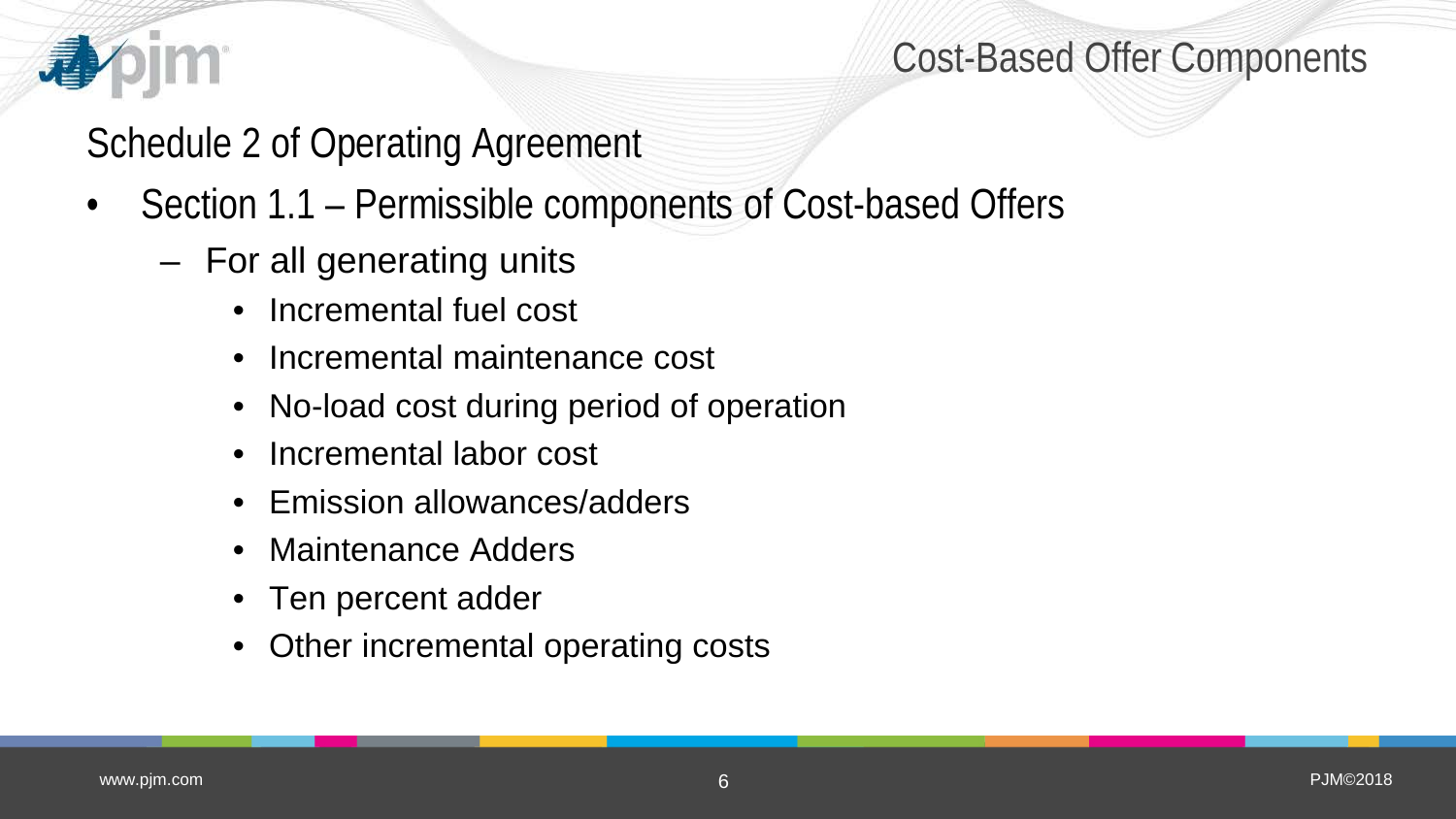

- Cost-based offers may be used to mitigate the potential exercise of market power
- The Three Pivotal Supplier (TPS) test is used to determine if market power exists
	- Examines the concentration of ownership of the supply compared to the level of demand
	- General concept is to control a constraint
	- If not enough MWs available to satisfy a constraint without using top two suppliers' output plus output of supplier being tested, then those three suppliers are jointly pivotal
	- Generators brought on for constraint control that fail TPS test are dispatched on lower of cost or price offer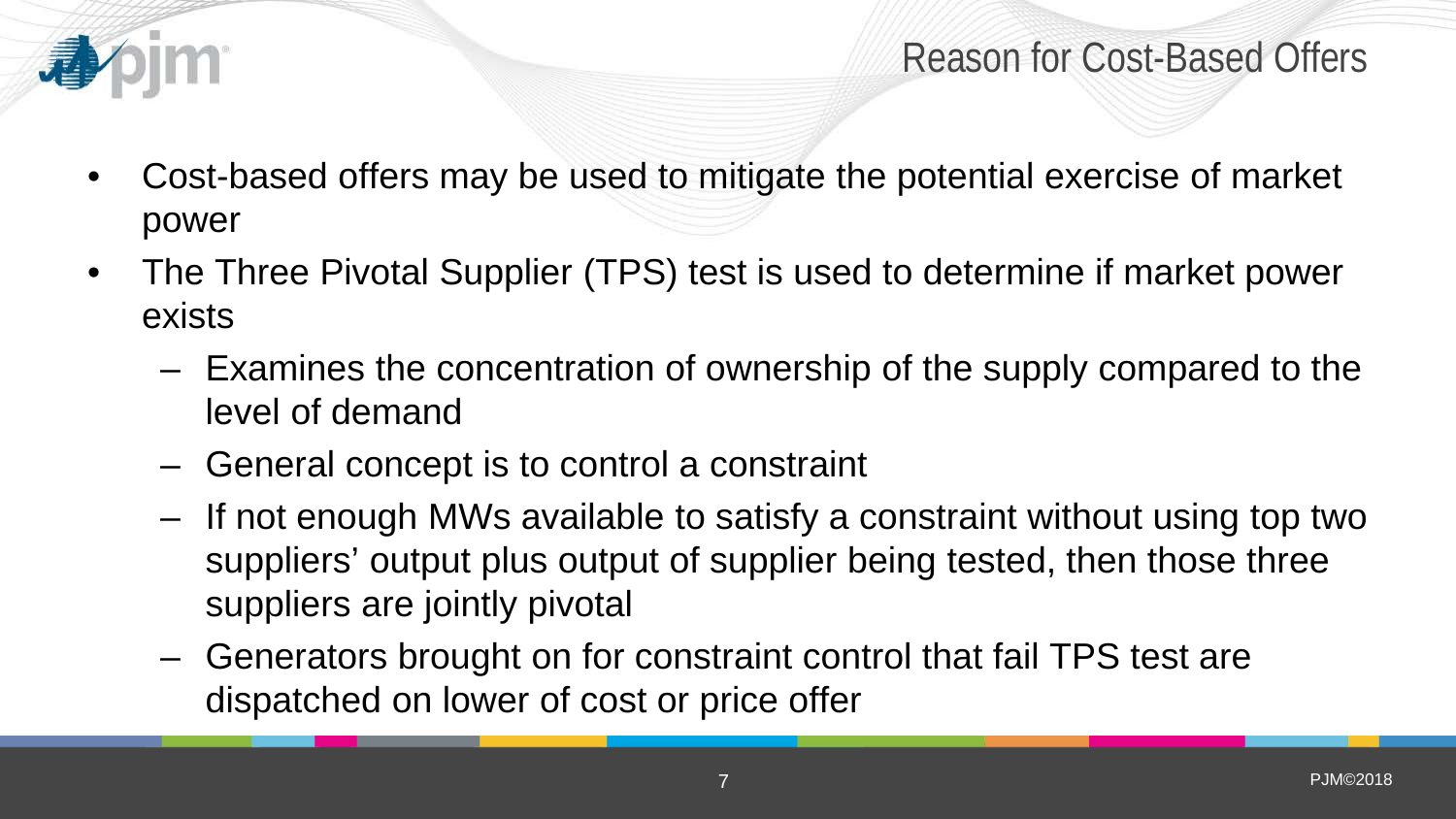

# Appendix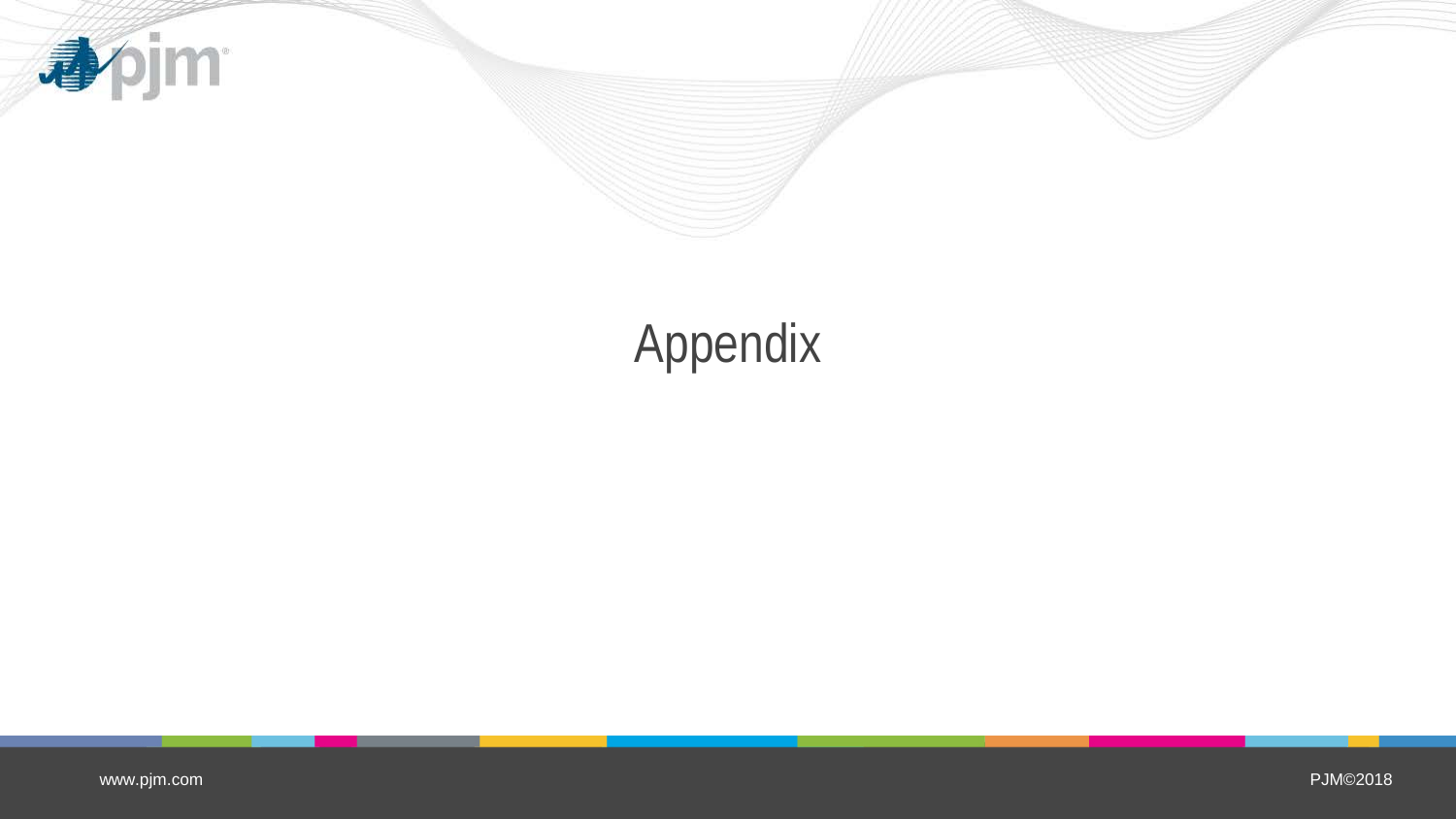

- Reference Material
	- Manual 15 [Cost Development Guidelines](http://www.pjm.com/%7E/media/documents/manuals/m15.ashx)
	- Schedule 2 of Operating Agreement
	- Fuel Cost Policy Homepage
		- [http://www.pjm.com/markets-and-operations/energy/fuel-cost](http://www.pjm.com/markets-and-operations/energy/fuel-cost-policies.aspx)[policies.aspx](http://www.pjm.com/markets-and-operations/energy/fuel-cost-policies.aspx)
	- Fuel Cost Policy FAQ's
		- [http://www.pjm.com/-/media/markets-ops/energy/fuel-cost](http://www.pjm.com/-/media/markets-ops/energy/fuel-cost-policy/fuel-cost-policy-faqs.ashx?la=en)[policy/fuel-cost-policy-faqs.ashx?la=en](http://www.pjm.com/-/media/markets-ops/energy/fuel-cost-policy/fuel-cost-policy-faqs.ashx?la=en)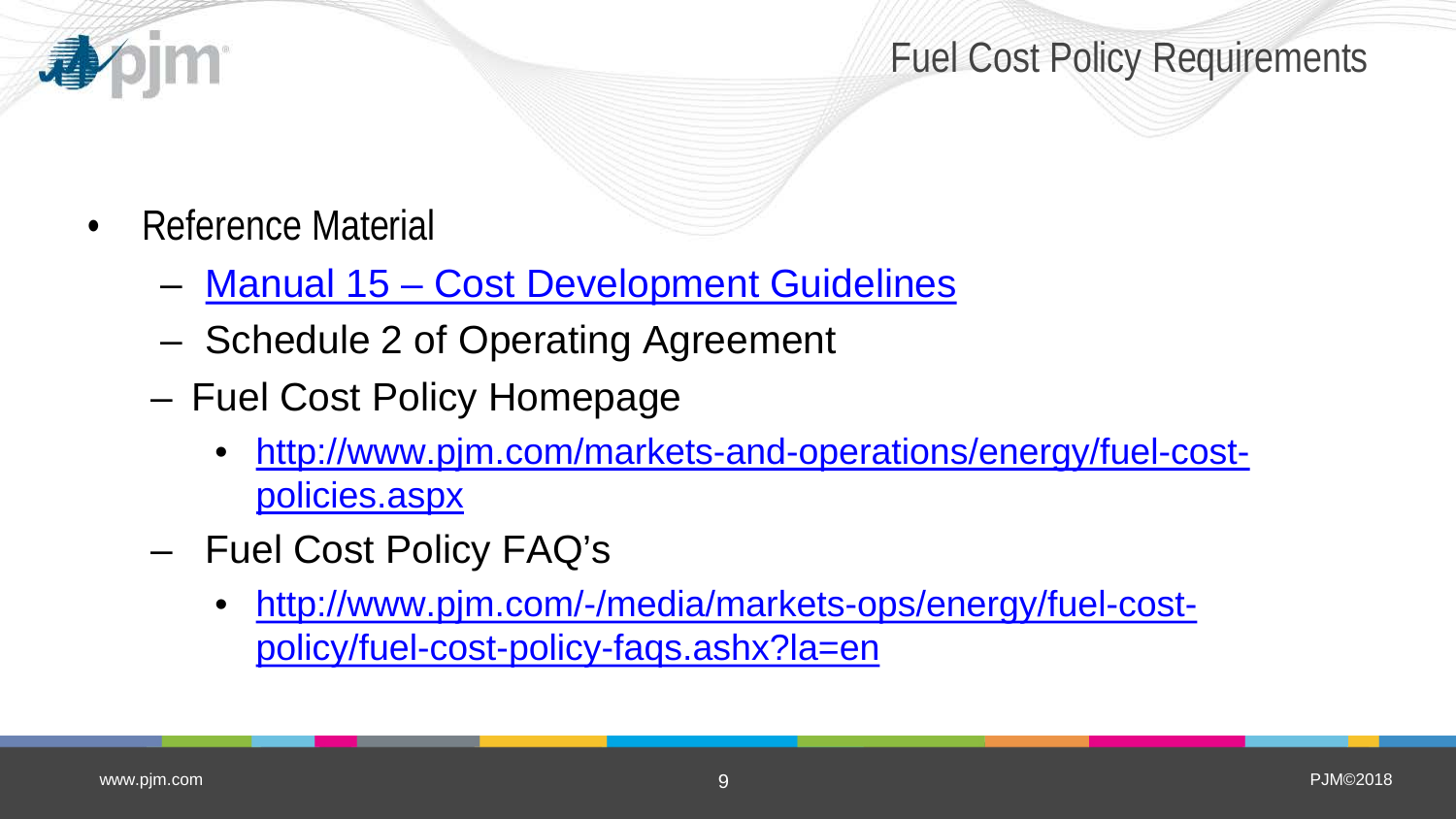

Fuel Cost Policy Requirements

#### Section 2.1 - Schedule 2 of Operating Agreement

A Market Seller may only submit a non-zero cost-based offer into the PJM Interchange Energy Market for a generation resource if it has a PJM-approved Fuel Cost Policy consistent with each fuel type for such generation resource.